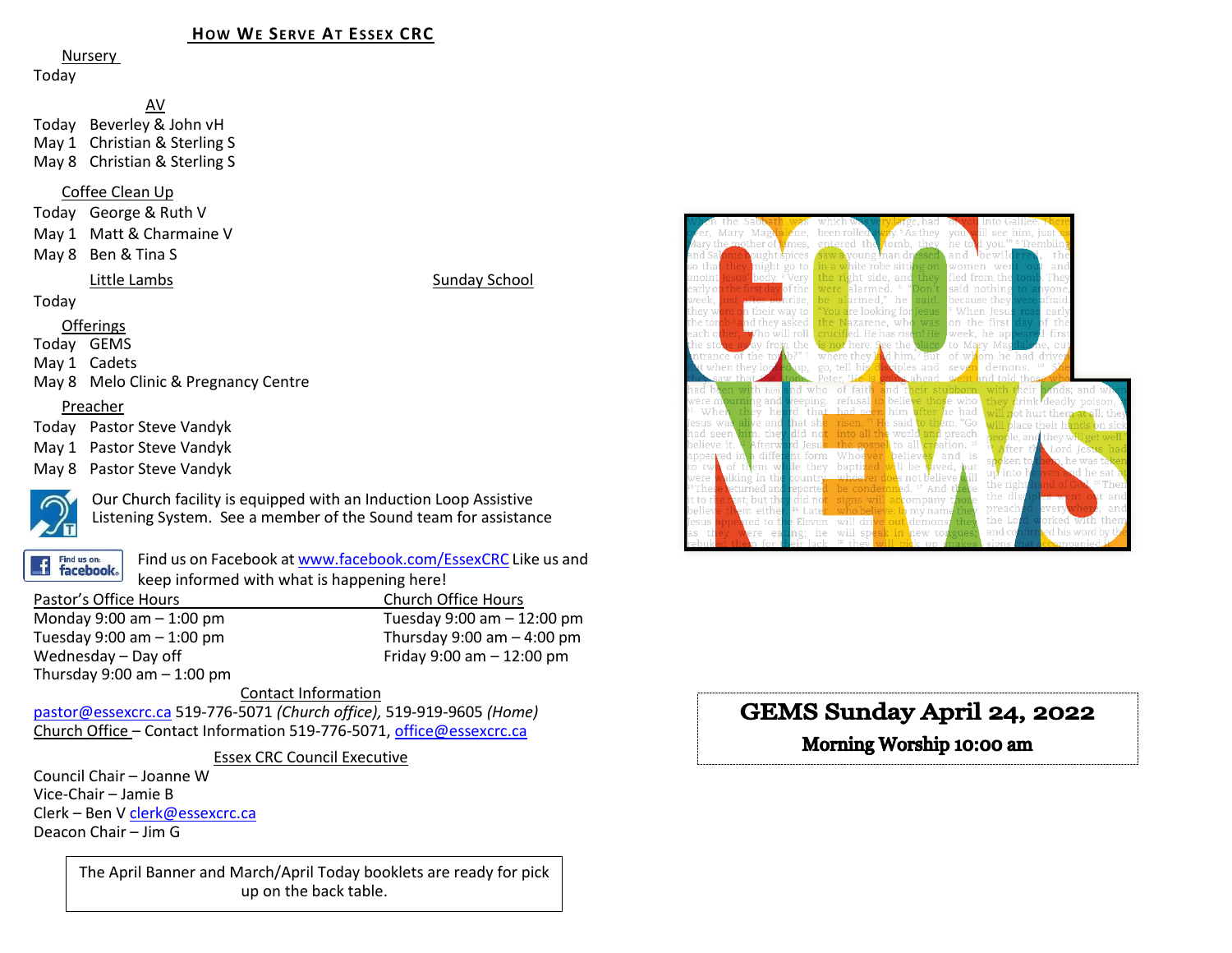### **GEMS SUNDAY APRIL 24, 2022**

Welcome to everyone either here in-person or online to our worship service this morning. A special welcome to our GEMS who will be taking a leading role in the service this morning and all their families visiting with us today.

# Our Church Family

Keep **Doris V** in prayer as she is recovering at home from a leg infection. We are thankful for doctors and medications for a good recovery.

Congratulations to **Cameron & Kristi O** with the birth of a son **Quinton John** born on Friday April 15, 2022. We thank God for his gift of children. Keep those family members and friends in prayer as they endure with various health issues **Jack D**, **Lea H, Anna R, Gerry S, Wilma W, Johanna W** along with our elderly in care homes or those receiving extra support (**Pete & Betty A**, **CoryB**, **DinyK, Nick KSr,John O**and **AnnaP**).

## BIRTHDAY GREETINGS

Congratulations to Winny S (today), Jackson & Austin D (Thurs), Elise G (Fri) and Erika S (Sat). May the Lord bless you!

What is Happening This Week

10:00 am – GEMS Sunday Morning Worship with Pastor Steve Vandyk in-person or online at Facebook/Essex CRC.

11:30 am – Connection Corner

Youth Challenge

GEMS & Cadets – Monday at 6:30 pm

Connection Corner – Monday at 7:00 pm on Zoom

Catechism – Tuesday at 7:00 pm

Reach Up – Tuesday at 8:00 pm on Zoom

Connection Corner - Wednesday at 10:00 am

Council Executive – Wednesday at 6:15 pm

Special Council Meeting – Wednesday at 7:00 pm

Connection Corner – Wednesday 7:00 pm at the home of Andrea S

Youth Connection Corner – Wednesday at 7:00 pm on Zoom

Connection Corner – Saturday at 9:00 am in the Cadet Garage

Next Sunday May 1, 2022

10:00 am – Cadet Sunday Morning Worship with Pastor Steve Vandyk inperson or online at Facebook/EssexCRC.

Weekly Offerings

Today's offerings are for the **FINANCIAL MINISTRY PLAN** and **GEMS**

GEMS is a ministry devoted to bringing the Good News of Jesus to girls around the world. The mission of GEMS Girls' Clubs is to help bring girls into a living, dynamic relationship with Jesus Christ. Our vision is to see girls around the world actively and enthusiastically expressing love for God and others—girls equipped, motivated, and passionately engaged in living out their faith. Our goal for every club meeting is to create a welcoming, safe, and fun environment for girls to hear the truth that they are LOVED by God. Together, we learn how to love and care for one another, other people, ourselves, and our relationship with God. And we do this by learning about Jesus Christ, what He has done for us, and His plans for each of our lives.

May 1 offering is for Cadets. The goal of the Calvinist Cadet Corps is to provide Christian men with a structure, program, and materials that are uniquely designed to help boys grow spiritually in all areas of life – devotional, mental, physical, and social.

## THANKS TO THE YOUTH!

We would like to thank the L family and the Youth Group for cleaning up all around our house. It just looks great and now that some nice weather will be coming, we can enjoy sitting outside again. Have a great weekend! *Pete and Betty A*

## GET INSPIRED THIS SUMMER

Join us August 4-6 in Tinley Park, near Chicago for Inspire 2022. Be refreshed by three days of speakers, worship, workshops, prayer, and fellowship with CRC members from across the continent. **Register now for the early bird rate, and gather five or more from one church to get the group rate!** Learn more at [www.crcna.org/inspire](http://www.crcna.org/inspire)

## JOIN US IN PRAYING FOR SYNOD 2022

Synodical delegates, church leaders, and CRCNA members across the continent are praying for Synod 2022. Please join us! Prayer gatherings for synodical delegates are scheduled for April 27, May 11, and May 25. We will post prayer guides on the Network each time so that you can pray with us at a time that works for you as families, individuals, church councils, small groups, and others. Need some prayer points to pray through now? Find the March 30 prayer guide at network.crcna.org/prayer/prayerguide-synod-philippians-44-9